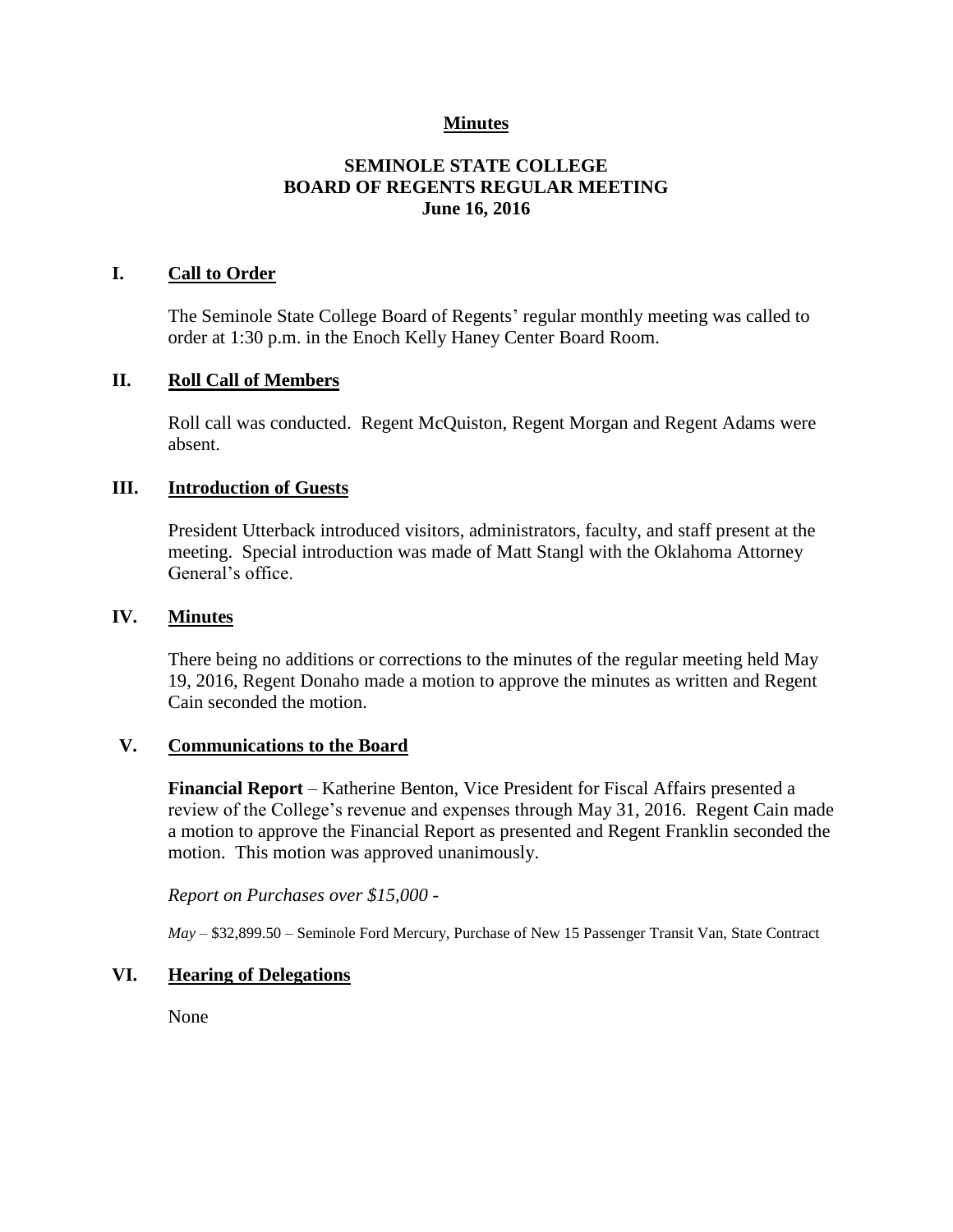**Minutes** SSC Board of Regents Regular Meeting June 16, 2016 Page 2

## **VII. President's Report**

President Utterback discussed items under the President's Report and the Business portion of the agenda by utilizing a PowerPoint presentation. (See enclosed copy of the PowerPoint presentation)

*Personnel Update* – President Utterback updated the Board members on personnel changes. Michael St. John has been hired as the Athletic Director and Daniel Hill has been hired as the Volleyball/Soccer Head Coach. Sadiaa Jones, Athletic Director has submitted a letter of resignation.

*Campus Activities* – President Utterback told the Board members about several campus activities. These were:

- $\frac{1}{2}$  SSC Kids Camp has been held on campus since the first of June
- $\overline{\phantom{a}}$  Nine Presidential Leadership Class members traveled to Denmark and Germany for a 14 day trip
- $\downarrow$  Upward Bound summer camps are being held throughout the summer months with many trips and activities
- $\overline{\phantom{a}}$  The Regents were informed about an upcoming Legal Issues Conference in September
- The Regents were informed about the upcoming SSC Educational Foundation Invitational Golf Tournament to be held on September 9<sup>th</sup>

## **VIII. Business**

**Approval of FY15 Internal Audit of Payroll and miscellaneous claims conducted by BKD, CPAs and Advisors** – President Utterback presented the Board with a copy of the internal audit of payroll and miscellaneous claims from BKD, CPAs and Advisors. The audit committee, consisting of Regents James and Cain, met prior to the Board meeting to discuss this audit. President Utterback mentioned that there were a couple minor findings which had already been addressed. Regent James commended Katherine Benton and her staff. Regent Donaho made a motion to approve this audit as presented and Regent Cain seconded this motion. This motion was approved unanimously.

**Authorization to Begin Women's Soccer Program** – President Utterback presented the Board with information about beginning a women's soccer program at Seminole State College. Regent Donaho made authorize President Utterback to begin a Women's Soccer Program at SSC and Cain seconded this motion. This motion was approved unanimously.

**Consideration of Approval of Tuition Increase** – President Utterback presented the Board with information about a proposed tuition increase and a memo from Vice President Katherine Benton about the increase. President Utterback recommended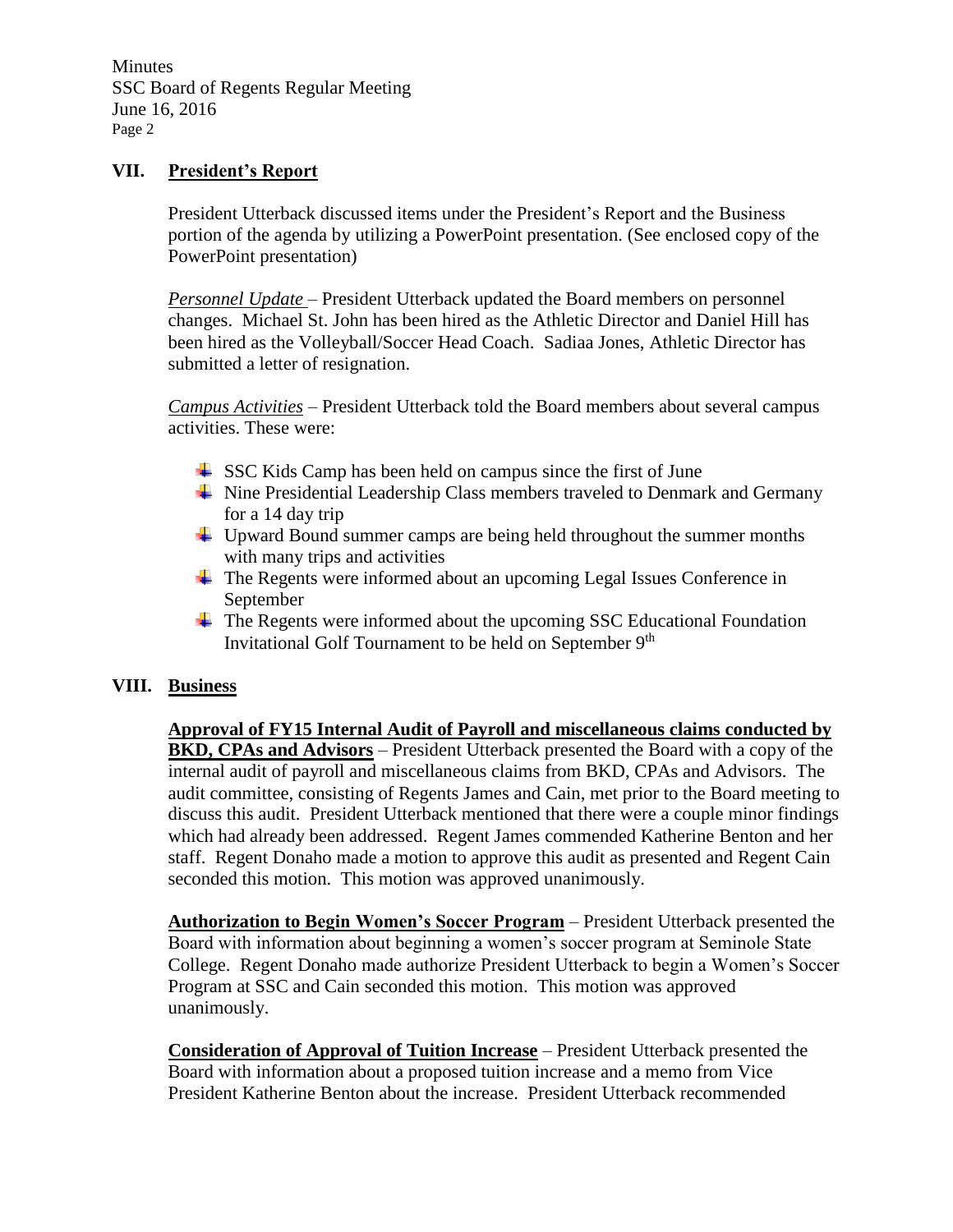**Minutes** SSC Board of Regents Regular Meeting June 16, 2016 Page 3

approval of the tuition increase. Regent Franklin made a motion to approve the tuition increase as proposed and Regent Cain seconded this motion. This motion was approved unanimously.

**Consideration of Approval of Addition of a Safety Fee** – President Utterback presented information about a proposed addition of a Safety Fee. The Fee would help cover increasing campus safety costs. President Utterback recommended approval of this fee. Regent Donaho made a motion to add a Safety Fee as presented and Regent Cain seconded this motion.

**Consideration of Approval of Addition of a Compliance Fee** – President Utterback presented information about a proposed addition of a Compliance Fee. This action would help cover increasing costs associated with State and Federal compliance requirements. President Utterback recommended approval of this fee. Regent Donaho made a motion to add a Compliance Fee as presented and Regent Franklin seconded this motion.

**Consideration of Approval of the Educational and General Budget for FY16** – President Utterback presented the Board with a copy of materials for the FY 2016-2017 budget for review. President Utterback highlighted several aspects of this year's budget. President Utterback also shared information about appropriations history, revenue history, expenditure history and expenditures by function and object. President Utterback commended Katherine Benton on a stellar job of conserving funds and stretching resources to balance the budget over the coming year. President Utterback recommended approval of the FY2017 Education and General Budget. Regent Franklin made a motion to accept the budget as presented and Regent Cain seconded this motion. This motion was approved unanimously.

## **IX. Consent Agenda**

Regents were presented information concerning items on the Consent Agenda. President Utterback recommended approval of these items. Regent Donaho made a motion to approve the Consent Agenda items and Regent Franklin seconded the motion. This motion was approved unanimously.

The Consent Agenda was as follows:

Approval of the following items:

FY-17 Agreements:

- Oiler park Lease \$1
- Ascension Athletic Insurance \$45,520.00
- Avaya, Inc. for Telephone System Maintenance \$20,785.80
- Brightspace for Online Course Service \$22,776.00
- Suddenlink Up to \$6,506.51 per month
- Jenzebar \$89,530.00 To be renewed January 2017